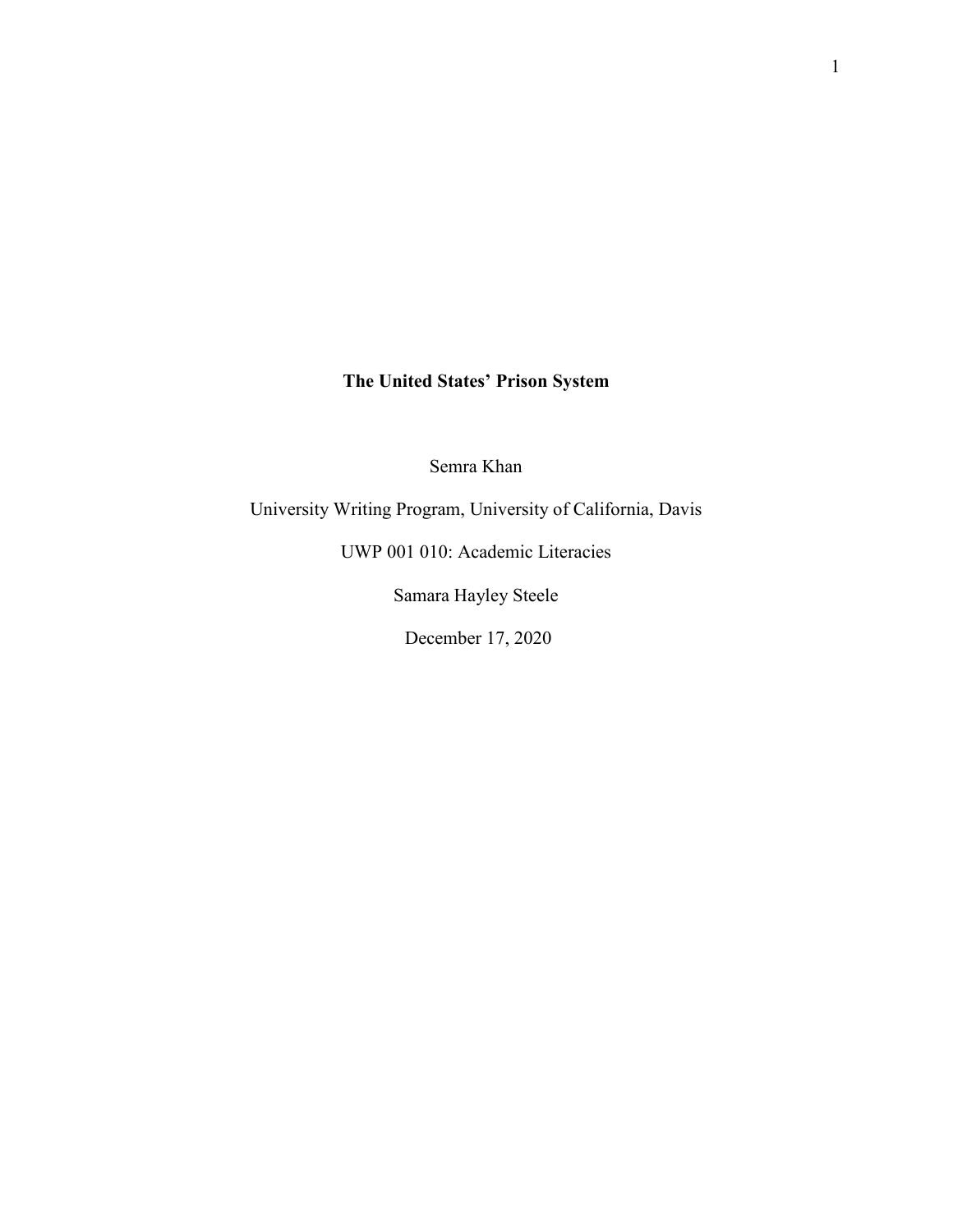## **Abstract**

The topic for my research paper is the injustice within The United States of America's prison system. I chose this topic, because I have always felt very passionate and interested in the blatant malfeasance many face within the justice system. There is a clear implicit bias within the justice system and in this paper I further investigate potential reasons behind it. I have approached this topic by using evidence and quotes from academic journals that support the thesis and are relevant to the argument. I mainly go into depth about how the justice system, in the past and present, consistently fails minorities. It is evident by looking at certain times in history and processes, regarding the criminalization of students, like the war on drugs and the school-to-prison pipeline, the cards are stacked up against people of color when it comes to the United States' justice system. I also go into detail about how the prison system is not working, in general which can be seen by high recidivism rates, since it emphasizes punishment over rehabilitation and I offer some alternative solutions to this issue. Additionally, I compare the United States' prison system to its European counterparts' systems and identify what the major key differences are between the two.

# **Target Journal**

The Racial Oppression in America's Mass Incarceration, published by San Jose State University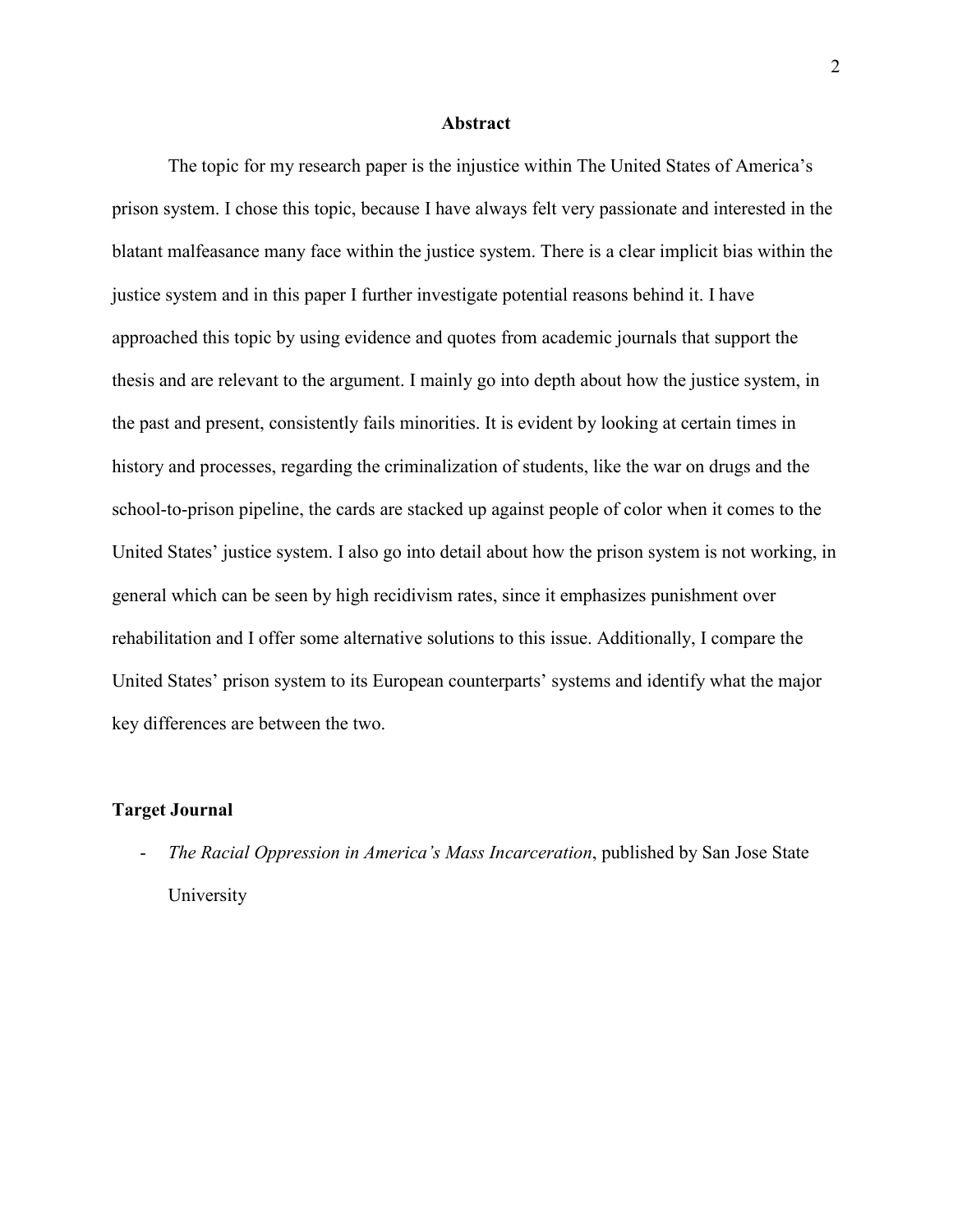# **Introduction**

Within the United States justice system, there is a noticeable amount of inequity and impropriety present. The United States prison system disproportionally affects people of color which may be partially due to the deeply embedded implicit bias the justice system encompasses. The United States justice system is filled with blatant malfeasance, due to the historical roots of injustice ingrained in the system, the prison to school pipeline, and the fact that the prison system is focused more on punishment than rehabilitation which in turn increases the recidivism rates.

# **The War on Drugs**

The history of racial injustice within the United States runs deep. The United States justice system unfairly affects people of color, due to the implicit bias that is deep seated in the system. A prime example of this is the War on Drugs era and policies set into motion by former presidents Richard Nixon and Ronald Reagen. The war on drugs era was a politically-motivated and racist crusade against Black people. These policies heavily associated African Americans with drug use and caused them to receive harsher sentences, despite the fact that there was a five to one ratio of white people using drugs, compared to Black people at the time (Warde 2013). This shows that African American were severely targeted by the drug policies set in place, although they did not make up the majority of the population using drugs. One of the main policies that was designed to antagonize and incarcerate Black people was the difference between the quantity of powder cocaine and crack-cocaine that would result in jail time; fivehundred grams of powder cocaine and five grams of crack-cocaine would both result in the same sentence, five years (Mauer 2011). This policy was intentionally and strategically put into place, since Black people were the majority users of crack-cocaine and white people were the majority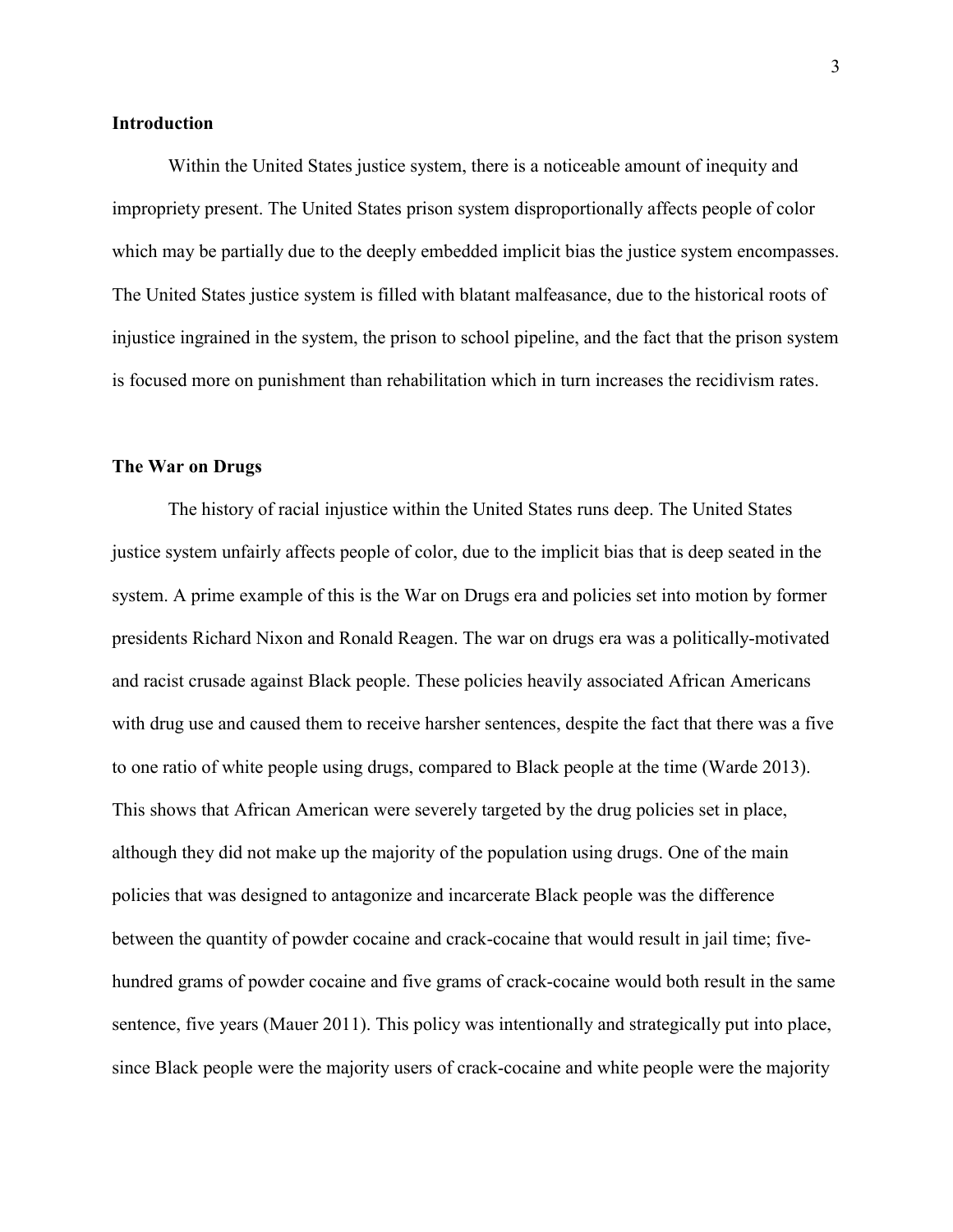users of powder crack (Mauer 2011). It is evident that the policy was made to criminalize African Americans, since chemically both forms of cocaine are the same, therefore being in possession of either form should have resulted in the same consequences. Because of these biased policies, African American's drug arrest rate rose from twenty-one to thirty-six percent (Mauer 2011). Ostensibly, the policies set in place during the war on drugs era deliberately targeted African Americans and incarcerated them more, due to the more selective conditions placed on drugs that were more commonly used in the Black community.

#### **The School-to-Prison Pipeline**

The school to prison pipeline is a way of labeling students, who are less fortunate, due to their underprivileged backgrounds, as more likely to be incarcerated in the future. This arises from schools' zero tolerance policies and harsh disciplinary practices that often target African American students, as well as other minorities (Schept, Wall, and Brisman 2014). Harsh, zerotolerance policies are very damaging to the kids and create a harmful mentality (Simmons 2009). Creating a culture of reprimanding students, rather than supporting and nurturing them, creates a toxic culture. "Evidence of targeting school age children to direct them to juvenile detention, termed school-to-prison pipeline refers to a national trend in which school policies and practices are increasingly resulting in criminalizing students, rather than educating them (American Civil Liberties Union [ACLU] School to Prison Fact Sheet, 2008)" (Thomas 2013). At a young age, if children are taught that their actions will only cause them to get into serious trouble at school, such as suspension and expulsion, then it will create a negative mindset that perpetuates the idea that punishment should be emphasized over fully understanding why one's actions are wrong and why it is important to avoid partaking in the action again. The school-to-prison pipeline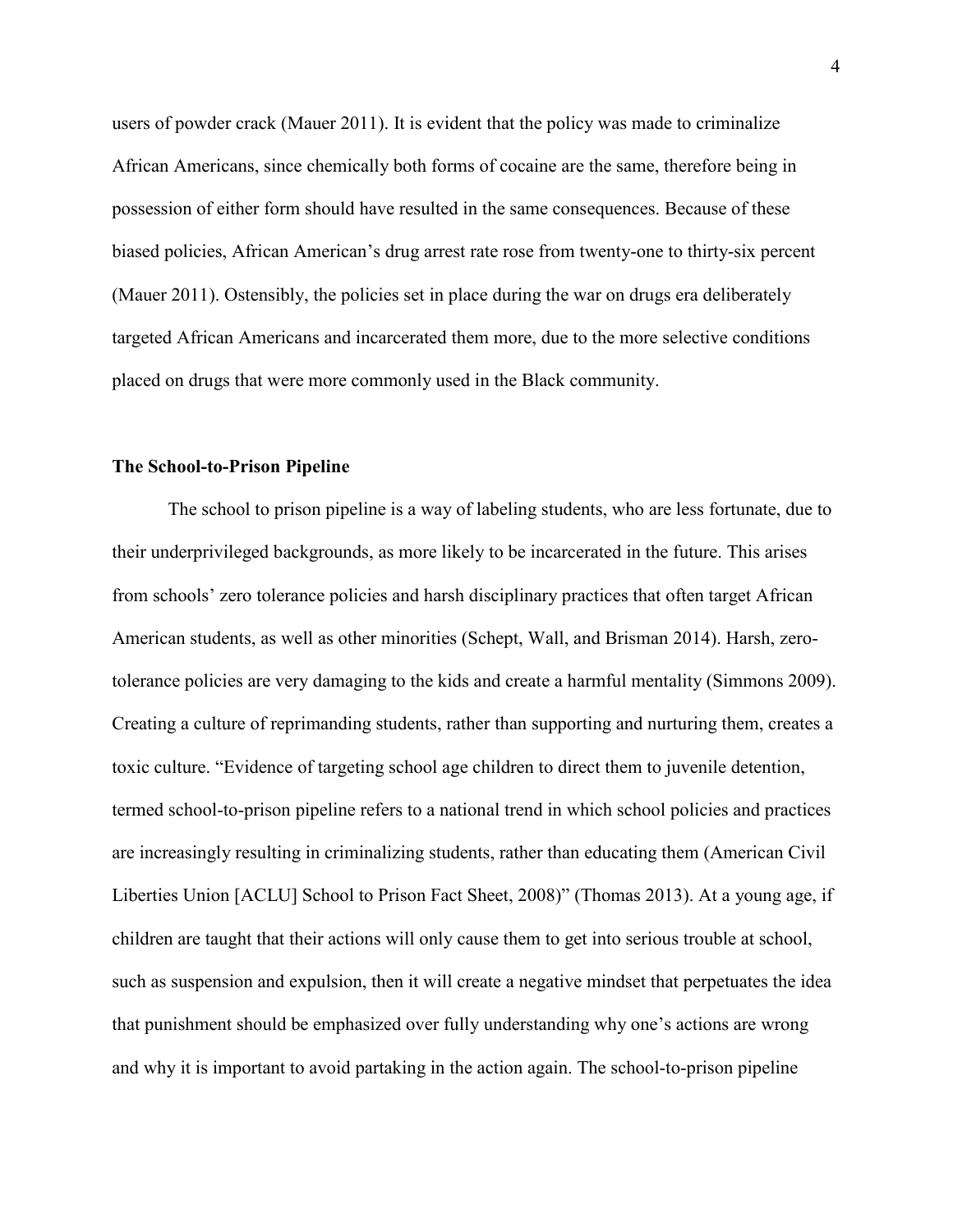system is a major issue for many disadvantaged kids, but especially disadvantaged minorities. African American students are often targeted at school, by this system set in place, and tend to get in more trouble for less serious offenses than a white person. For instance, African Americans and kids with special needs, in Texas are three and a half times more likely to receive an in-school suspension, six times more probable to get an at-home-suspension, and are more inclined to be expelled by three times the amount of other students (Fowler 2011). It is clear that African American students are given discipline with more force than white students. This quote is describing the indiscrepancies in Texas, a state where African Americans make up a small percentage of the population, compared to white people. This shows that although African Americans make up less of the population, they are the race that is punished at school the most. This disproportionality clearly shows that there is bias against the African American students, since the minority of the population should not logically make up the majority of offenses at school. It is evident that by creating a zero tolerance policy that is more focused on reprimanding students, rather than teaching them why their actions may be wrong is a direct link to the United States prison system.

#### **Results of Punishing Offenders**

The fact that the United States prison system is focused more on punishing criminals, rather than rehabilitating them is the main reason why recidivism rates are not decreasing. Just like the school-to-prison pipeline, the prison system pushes for harsh punishments, in the form of long sentences, rather than attempting to help those who have wronged understand why their actions were immoral and prevent them from doing it again, which is also known as rehabilitation. This system and method set in place is not very effective, since the United States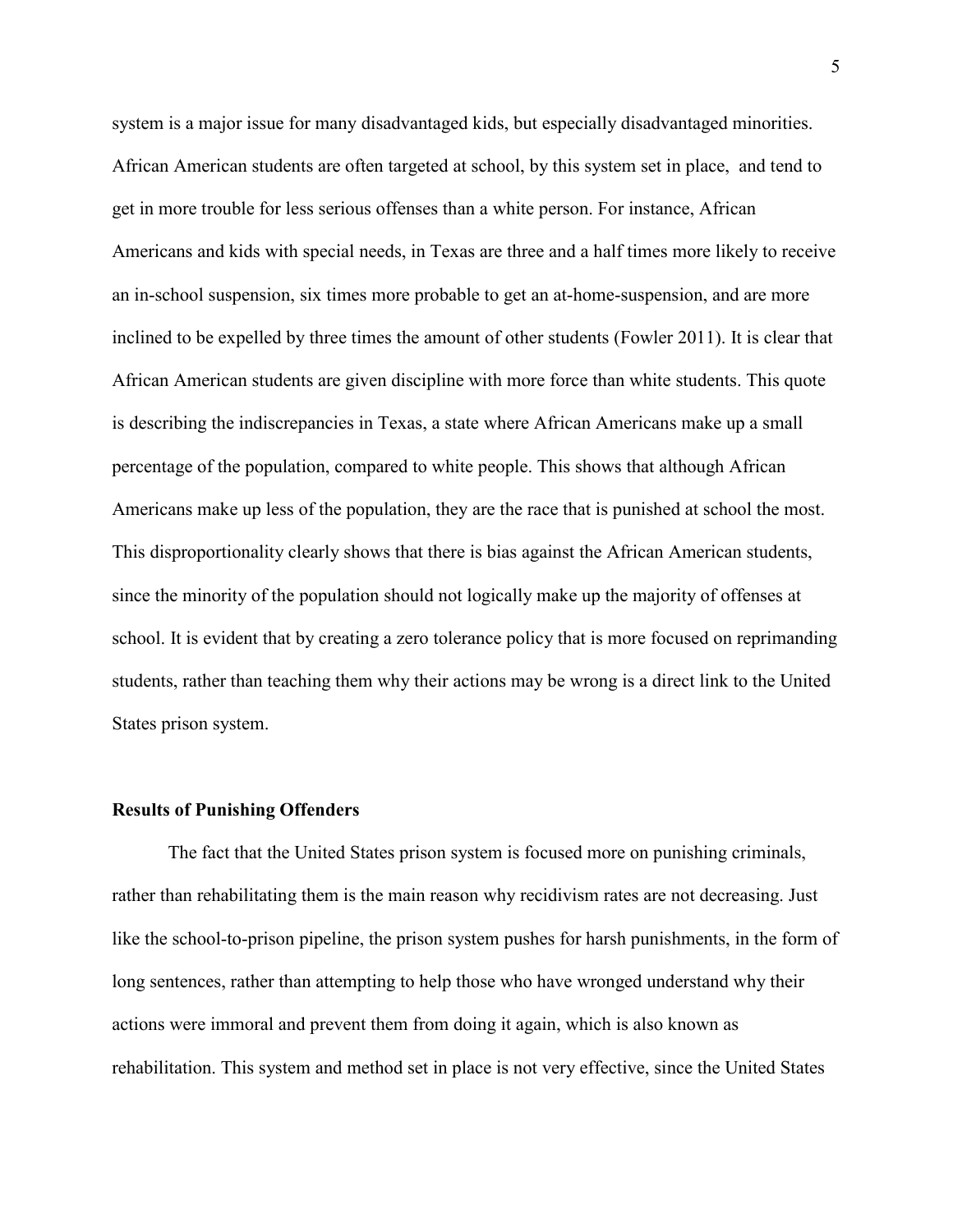prison system has the highest incarceration rate in the world and the recidivism rate have been around forty percent for the last twenty years, with the majority of these inmates being minorities (Subramaniam and Shames 2014). It is clear that a change needs to occur for the United States prison system to be more effective and decrease the prison population. The United States makes up twenty-five percent of the world's prison population. This is disproportionate to the percent of population the United States takes up of the world, about five percent (Sorrentino 2018). It is clear that the system set in place is not working and not giving enough incentive or education for people and inmates to stay on the straight and narrow, since The United States' population and recidivism rates are so high.

## **Solutions: Alternative Approaches**

An approach that has proven to be a more effective alternative is exemplified by the Dutch and German prison systems. The main principles their systems revolve around are liberty and human rights. The reason for this is they believe that taking away one's liberty is a form of punishment, and the prison system is more productive when being centered around rehabilitation. (Shames and Subramanian 2014). Germany and the Netherlands fiercely protects prisoners' rights through their constitutional and various laws, and creates an environment that will equip prisoners, when they are released back into society. They allow prisoners to maintain privacy, through locking and closing their doors and requiring guards to knock (Shames and Subramanian 2014). The countries also allow prisoners to choose their own outfits, make their own food, and vote when they are released. Inmates are also required to work, but they are paid a living wage, as opposed to The United States paying inmates an average of ninety-two cents an hour (Shames and Subramanian 2014). All of these conditions, which are conditions that the majority of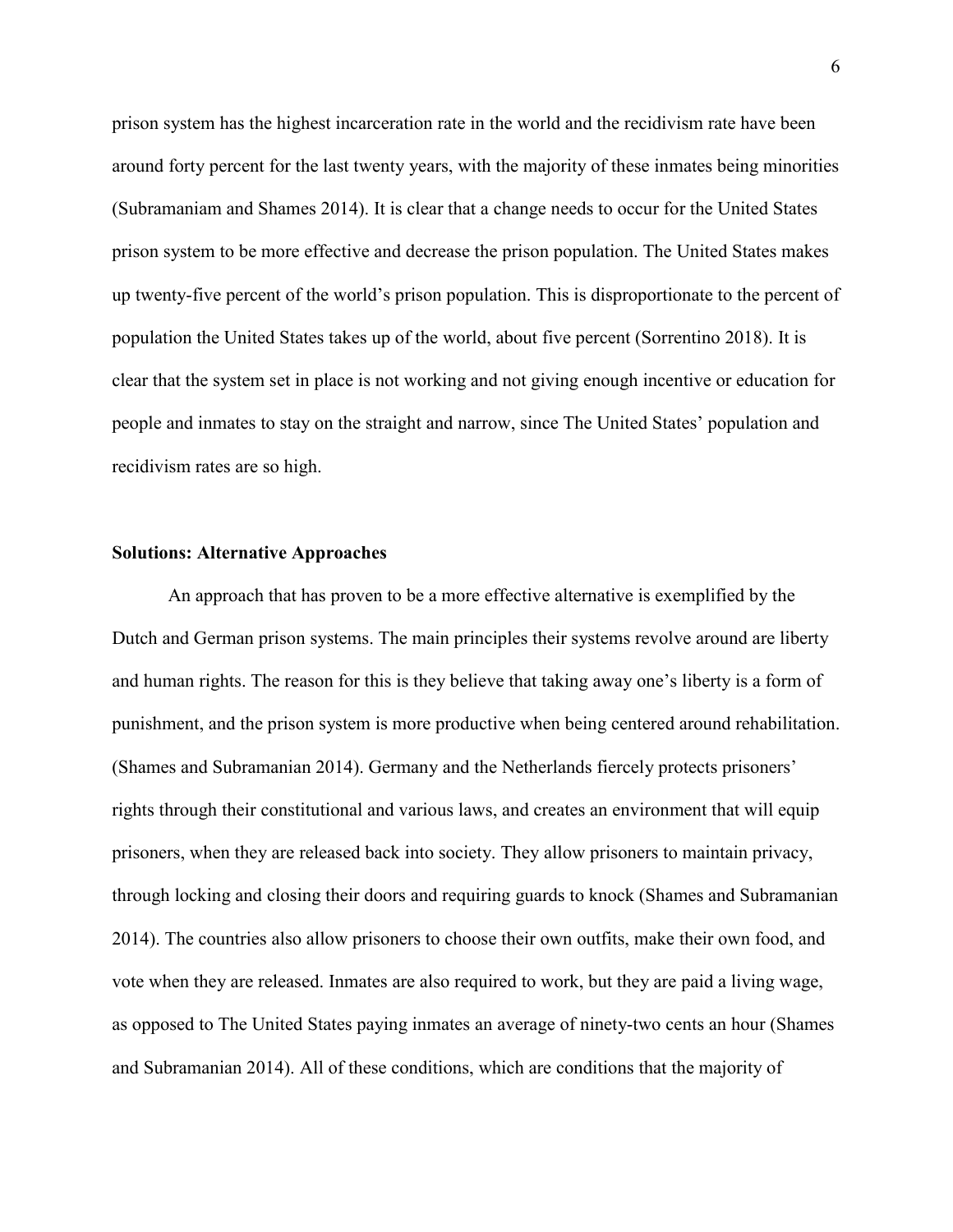inmates in the United States lack, have contributed to Germany and the Netherlands having two of the lowest rates of crime rates, worldwide. The rigid sentences for petty crimes and terrible conditions of The United States' prisons cause a counterintuitive system, as opposed to the Dutch and German approach. To better the prison systems, The United States can reduce maximum and minimum sentences, so that they are more representative of the crime committed (Austin, Eisen, Cullen, Frank, Chettiar, and Brooks 2016). They should also allow judges to create another option, rather than jail for those who committed petty crimes, depending on each case (Austin, Eisen, Cullen, Frank, Chettiar, and Brooks 2016). Additionally, they should allow inmates to maintain their liberty and have more control over their lives in prison, in order to create a sense of normalcy and prepare them for the outside world (Shames and Subramanian 2014). Lastly, another method that the European Union utilizes is supporting former prisoners as they transition back into society by helping them get a job and providing schooling, in order to reduce recidivism (Langelid 1999). This is another tactic that the United States would benefit from using. It is apparent that The United States' prison system is not effective in lowering recidivism rates and the population rate in general, due to the lack of emphasis put on restoration.

# **Conclusion**

In conclusion, it is evident that the United States prison system has an inherent bias against people of color, due to historical and deep-rooted racism, the school-to-prison pipeline, and the fact that the prison system values punishment over the rehabilitation of current and past inmates. The policies that have been made to criminalize and target minorities point to a deeper issue, regarding the bias the system has towards certain races. Additionally, the school-to-prison pipeline shows another way that the system has targeted underprivileged minorities by providing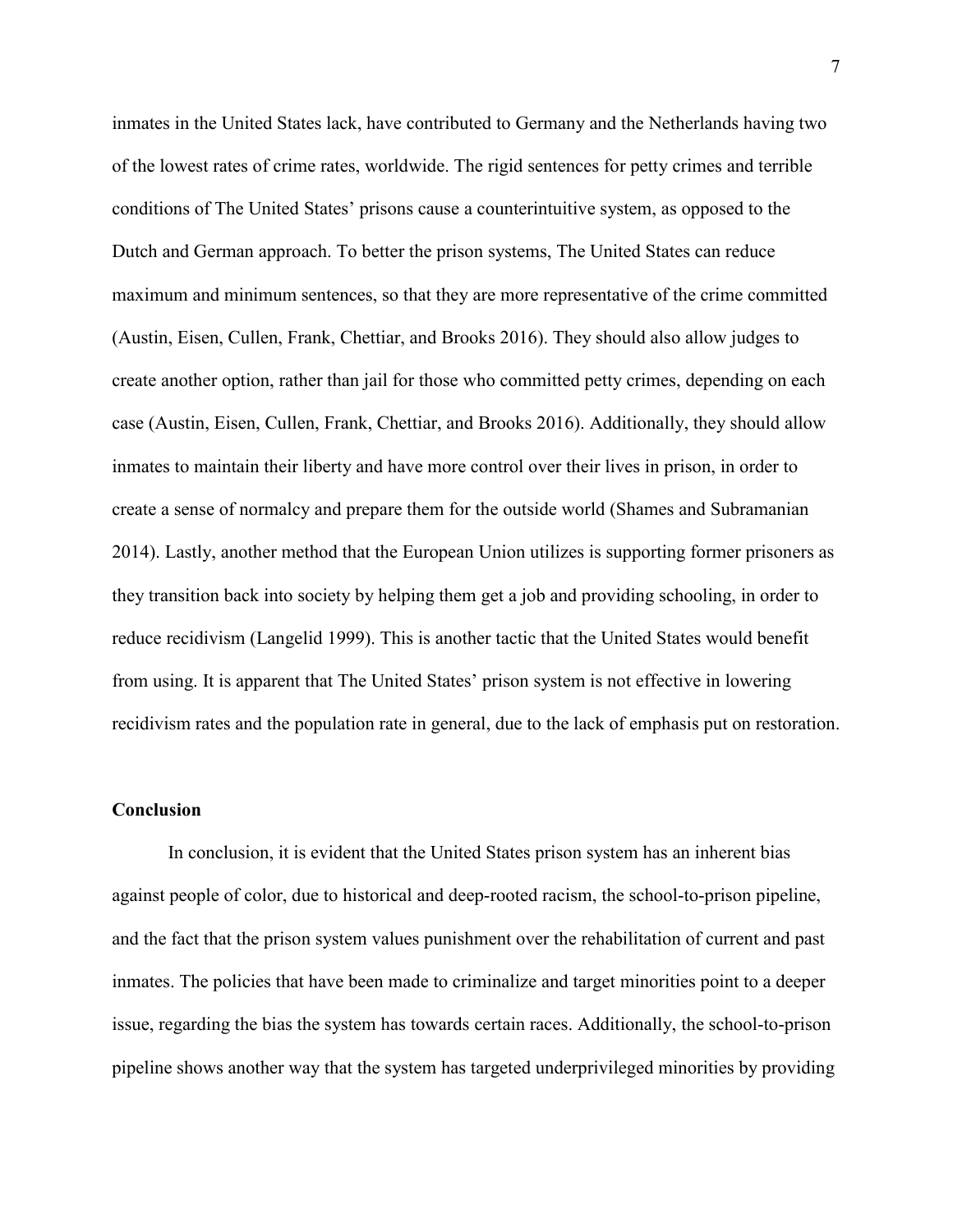them with harsher punishments for smaller offenses, than white people. Lastly, due to the emphasis the prison system has placed on punishment and penalty, rather than rehabilitation and improvement in one's choices, recidivism rates do not decrease. Because of these three main issues, disadvantaged minorities, since they were children, have been stuck in the same cycle of having the system and the cards stacked up against them. They have been targeted by policies, such as the "war against drugs", and by their own schools, due to the zero-tolerance policies implemented, and when they go to prison, rather than being helped and recovering, they get beat down and chastened again by a system that does not care about them. They are stuck in a never ending cycle.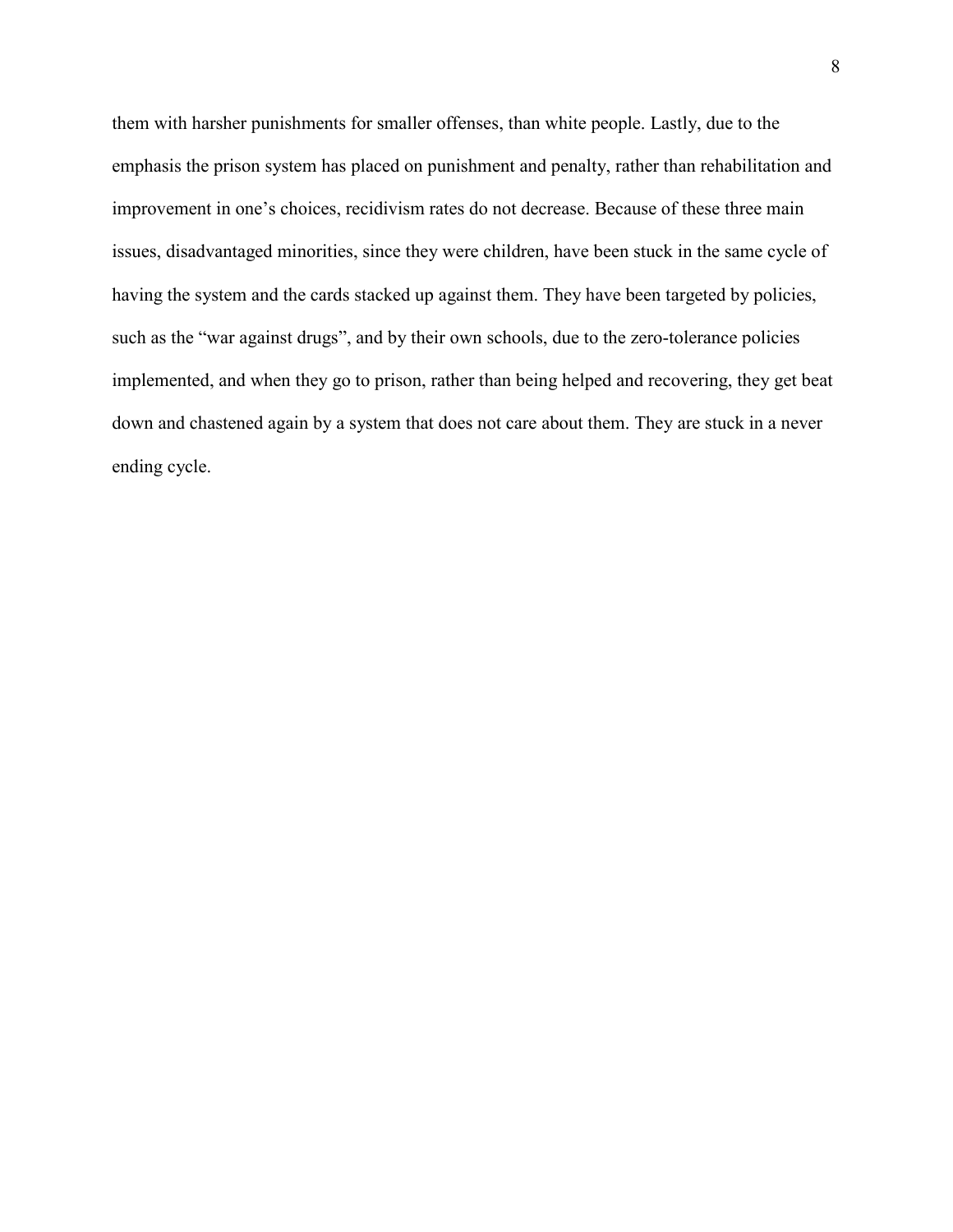## **References**

- Austin, J., Eisen, L., Cullen, J., Frank, J., Chettiar, I., & Brooks, C. (2016). How Many Americans are Unnecessarily Incarcerated? *Federal Sentencing Reporter, 29*(2/3), 140- 174. doi:10.2307/26377051
- Fowler, D. (2011). School discipline feeds the "pipeline to prison". The Phi Delta Kappan, 93(2), 14-19. Retrieved December 7, 2020, from http://www.jstor.org/stable/23048938
- Langelid, T. (1999). The Sharing of Responsibility in the Rehabilitation of Prisoners in Norway: The Import-Model in Theory & Practice. *Journal of Correctional Education, 50*(2), 52- 61. Retrieved December 7, 2020, from http://www.jstor.org/stable/23292109
- Mauer, Marc. (2011) Addressing Racial Disparities in Incarceration, 915-965 doi:sagepub.com/journalsPermissions.nav.
- Shames, A., & Subramanian, R. (2014). Doing the Right Thing: The Evolving Role of Human Dignity in American Sentencing and Corrections. *Federal Sentencing Reporter, 27*(1), 9- 18. doi:10.1525/fsr.2014.27.1.9
- Schept, J., Wall, T., & Brisman, A. (2014). Building, Staffing, and Insulating: An Architecture of Criminological Complicity in the School-to-Prison Pipeline. *Social Justice, 41*(4 (138)), 96-115. Retrieved December 2, 2020, from http://www.jstor.org/stable/24871277
- Simmons, L. (2009). End of the Line: Tracing Racial Inequality from School to Prison. *Race/Ethnicity: Multidisciplinary Global Contexts, 2*(2), 215-241. Retrieved December 7, 2020, from http://www.jstor.org/stable/25595013
- Sorrentino, M. (2018). "The Racial Oppression in America's Mass Incarceration," Themis: Research Journal of Justice Studies and Forensic Science: Vol. 6 , Article 2.